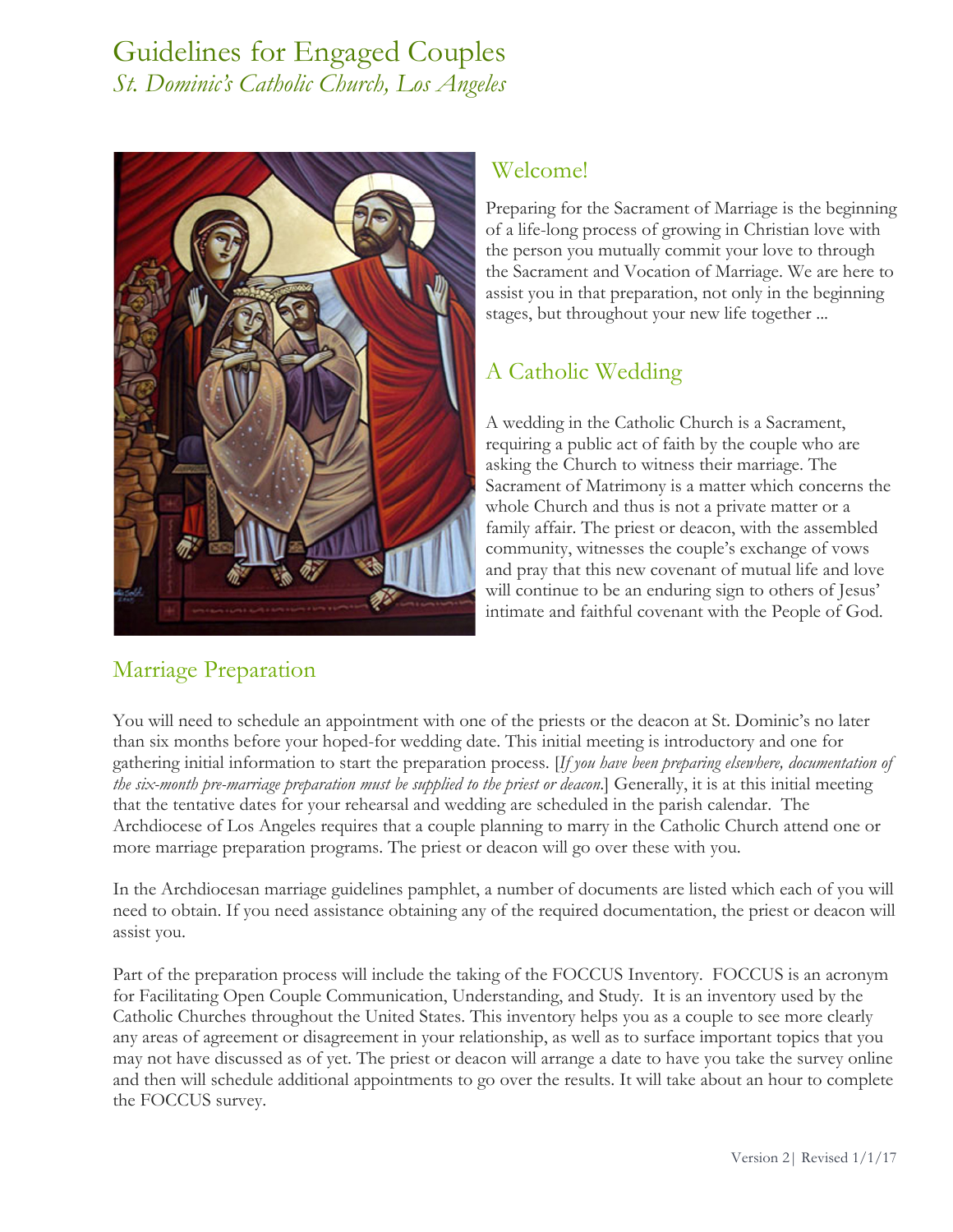### State of California Marriage License

You will need to obtain a marriage license from Los Angeles County or from the county of your legal residence. A marriage license is valid for 90 days. Unless the marriage license is obtained beforehand and given to the priest or deacon, no wedding can take place.

You may obtain a marriage license from: The Office of the Registrar-Recorder/County Clerk 4716 East Cesar E. Chavez Avenue Los Angeles, CA 90022 Monday-Friday, 8:30 AM – 4:30 PM (213) 260-2991

For more information, go to www.cdph.ca.gov/certlic/birthdeathmar/Pages/MarriageLicenseInformation.aspx

## Planning the Wedding Liturgy

#### *The Wedding Coordinator*

St. Dominic's has several individuals who serve as wedding coordinators. You may request one of them to be present to direct your rehearsal and assist you and the wedding party the day of your wedding. They know the guidelines for marriages at St. Dominic's.

#### *The Music Director*

The Music Director for St. Dominic's is Mr. Rudy Acosta. He oversees all the music at the parish. He will assist you in planning your music. He is a very capable musician, and can play the organ and/or piano for your wedding ceremony. Also, he can assist you in choosing other musicians, if he is not able to provide music for your wedding. If you wish to use musicians other than Mr. Acosta or the musicians he recommends, it will be your responsibility to pay them directly. If he is available for your wedding and you choose not to use him, you will still have to pay him a 'bench' fee.

### Wedding Ceremony Guidelines

#### *Music*

All music selected for your wedding needs to be liturgically appropriate, reflecting the Sacrament that the bride and groom are entering into. Any 'secular' music or songs will have to be approved by the priest or deacon, and may only be used as a prelude or postlude. Mr. Acosta, the Music Director, can aid you in choosing appropriate music for your wedding.

#### *Rehearsal*

Rehearsals are reserved for the Wednesday or Friday prior to the wedding. They are normally scheduled at 7:00 PM. A rehearsal will take at least one hour, depending upon the size of the bridal party. The rehearsal date is reserved at the same time that the wedding date is scheduled.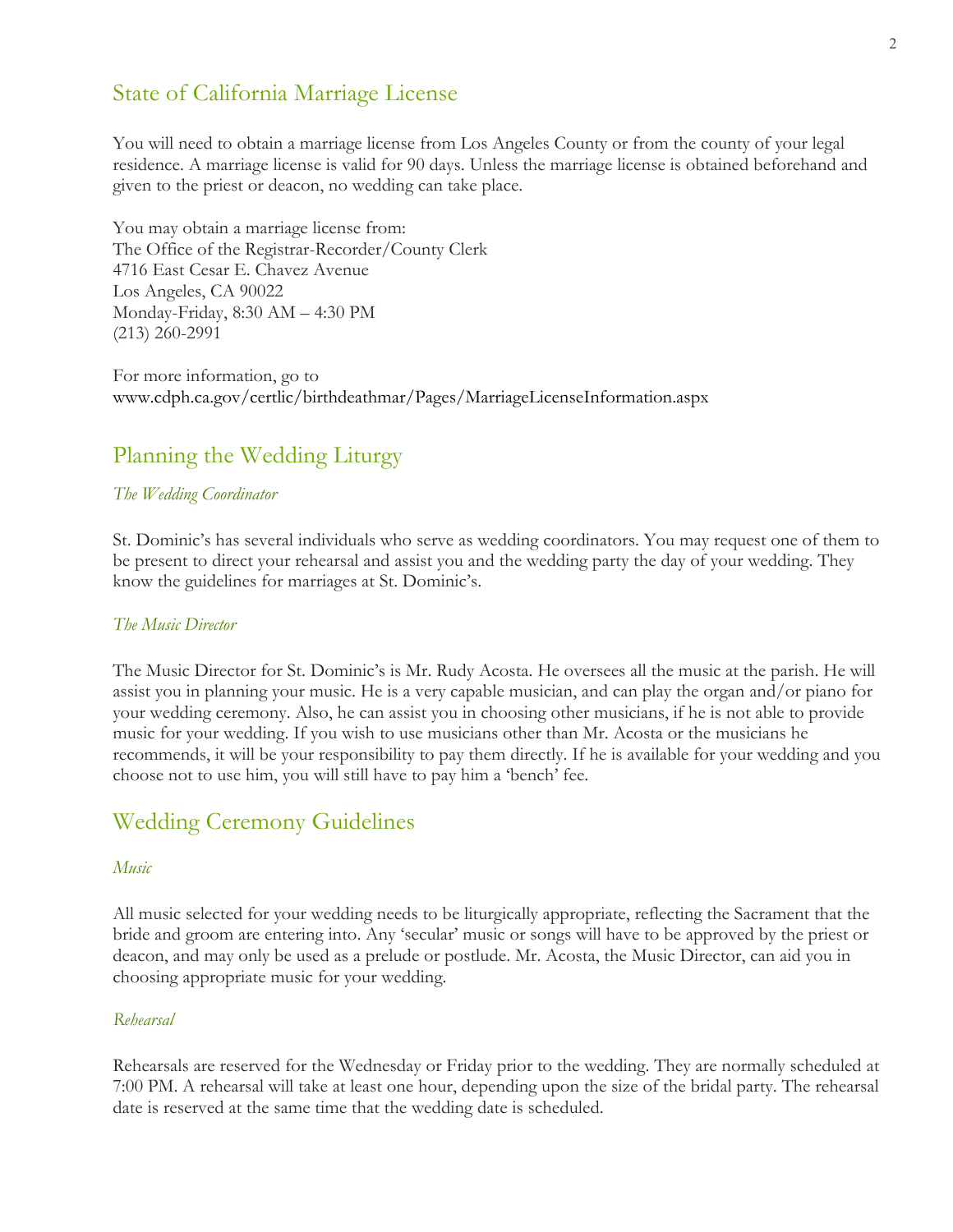Please note: ALL PARTICIPANTS in the wedding ceremony NEED TO BE PRESENT at the rehearsal. This includes: readers, best man and maid of honor, ushers and bridesmaids, sponsors, flower girl, ring bearer, offertory gift presents, parents of the bride and groom, etc.

Please plan on arriving 15 minutes before the scheduled rehearsal time – we will start on time. The priest, deacon or wedding coordinator will direct the rehearsal.

## The Wedding Day

The church is reserved for  $2 \frac{1}{2}$  hours for each wedding.

One hour *before* the ceremony:

o Begin setting up flower arrangements, decorations and seating guests who arrive

One hour for the *nuptial Mass*: 30 minutes *after* the ceremony for photographs and cleaning up

Any delays in the beginning of the Mass will decrease the time you have for photographs afterward.

#### *Church Decorations*

Please plan according to your budget. The only requirements for a valid Catholic wedding are the couple, the minister and two witnesses! A wedding is a celebration of God's love for you and your love for one another. Do not be pressured into doing things your budget cannot afford. You will need to supply your own flowers, dripless candles and other decorations for the ceremony as the church does not supply these. Of course, altar candles, etc., are provided by the church.

#### *Flower Arrangements*

Flowers are allowed in the sanctuary. Florists must provide their own pedestals, if these are required. You may take your flower arrangements with you after the wedding to use at the reception, if you wish. If you choose to present a bouquet of flowers to the Blessed Virgin, please make sure the stems are free from any water, as we want to avoid water stains on the woodwork.

#### *Pew Decorations*

Bows, silk flowers, fresh flowers and greens are permitted. They must be secured by plastic floral hooks or large rubber bands. NO TAPE of any kind is permitted. Any pew decorations need to be removed after the ceremony. Access to the center aisle from the pews cannot be blocked.

#### *Aisle Runner (Optional and not recommended)*

You may use a runner made of durable materials (canvas, fabric-like or plastic). The florist normally sets up the runner. It will take twenty minutes or so to line it up and tape it, so make sure they start early. The runner will have to be removed, along with the tape, immediately following the wedding. It is good to keep in mind that flimsy and cheap runners are easily punctured with heels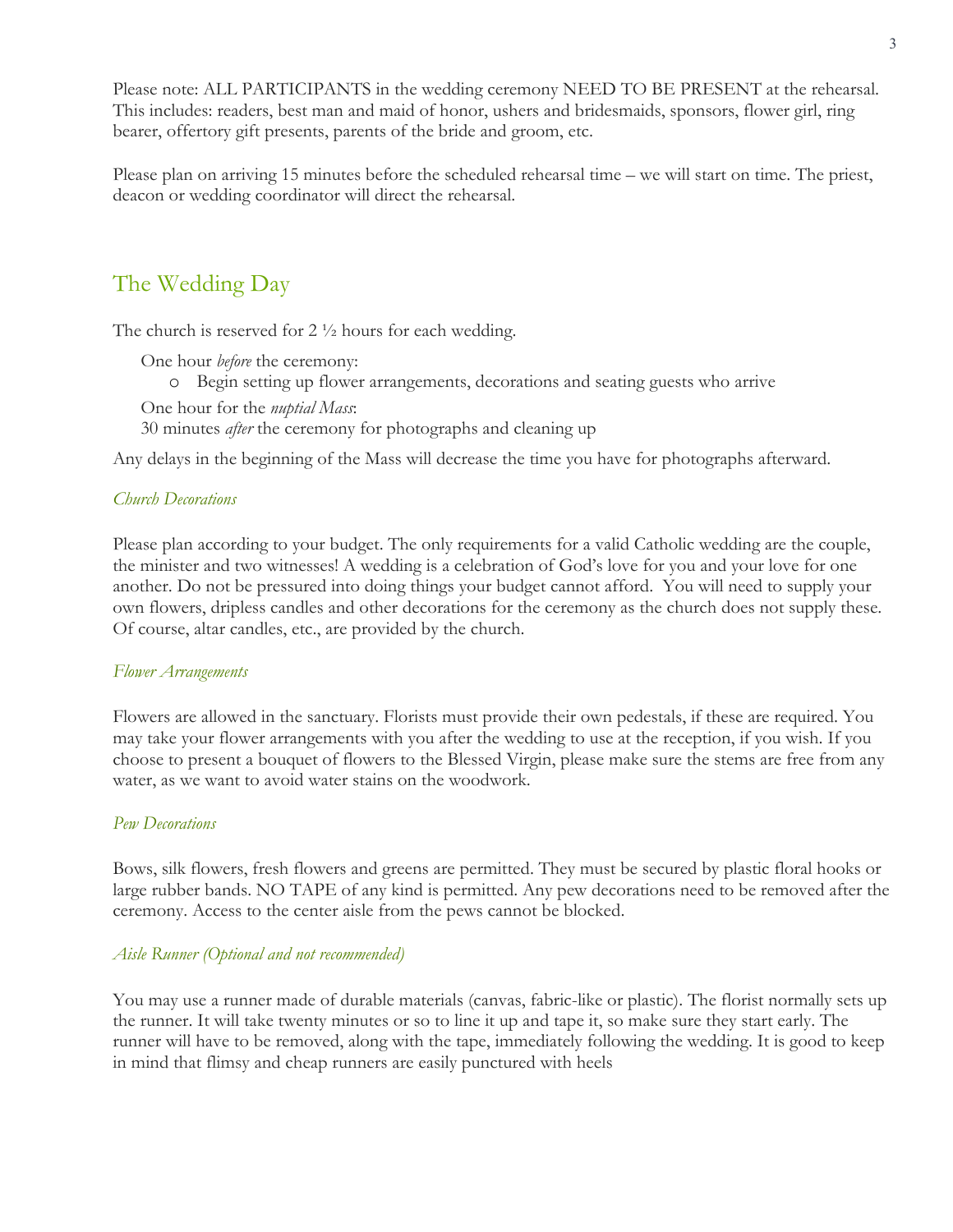#### *Flower Petals, Rice, Bird Seed, Confetti*

All of the above are **forbidden** to be used in or outside of the church. It is your responsibility to make sure that this policy is adhered to by everyone in attendance at your wedding.

#### *Dressing Room*

St. Dominic's does not have the facilities of a dressing room. Everyone in the wedding party will have to show up at the church already fully attired for the wedding ceremony.

#### *Wedding Ceremony Programs (Optional)*

Some couples like to have a program to give to their guests. This is entirely up to the couple. However, if you do wish to have a program printed, a draft of it will need to be submitted to the priest or deacon for final approval. You would need to appoint someone to distribute them and collect them if they are left in the pews.

#### *Photography/Videography*

The wedding coordinator will need the name and phone number of your photographer and/or videographer; she will need to go over the guidelines for St. Dominic's with him or her. Flash may be used before the ceremony begins and may be used once the ceremony ends. The photographer will be instructed to use non-flash film during the wedding rite.

We recommend that all formal church pictures be taken and completed within 30 minutes after the ceremony. The photographer and/or videographer should arrive 30 minutes before the ceremony begins in order to have everything set up. Photographs may be taken before the ceremony begins up to thirty minutes before the ceremony. The last thirty minutes before the Mass begins is the time for the bride and groom to recollect and prepare themselves to celebrate the Sacrament of Marriage that they are about to confer on each other.

### Fees

Parishioners with a record of giving at the parish are asked to make a donation to the Church of \$600.00, though no one is denied a Catholic wedding for lack of finances. A parishioner is someone who lives within our parish boundaries, whether or not they are registered, or someone who lives outside our parish, but is registered and attends Sunday Mass at the parish. A parishioner with no record of giving is asked to make a donation of \$850.00. Catholics who are not parishioners at St. Dominic's, but desiring to be married here, are asked to make a donation to the Church of \$2,000.00. The donation for the Church is to be paid in full 2 months before the wedding date. In addition, the fee for the Director of Music is \$200.00 and the fee for the Wedding Coordinator is \$200.00. If you wish to have altar servers at your ceremony, it is customary to pay them each \$25.00. The fee for the Director of Music and Wedding Coordinator must be paid directly to them by the time of the rehearsal.

Couples being prepared for marriage at St. Dominic's but planning on being married elsewhere are asked to make a donation to the Church of \$200.00 to help defray the cost of their preparation.

In the event a check is returned due to lack of funds, the couple will be responsible for covering the cost of any bank fees that are charged.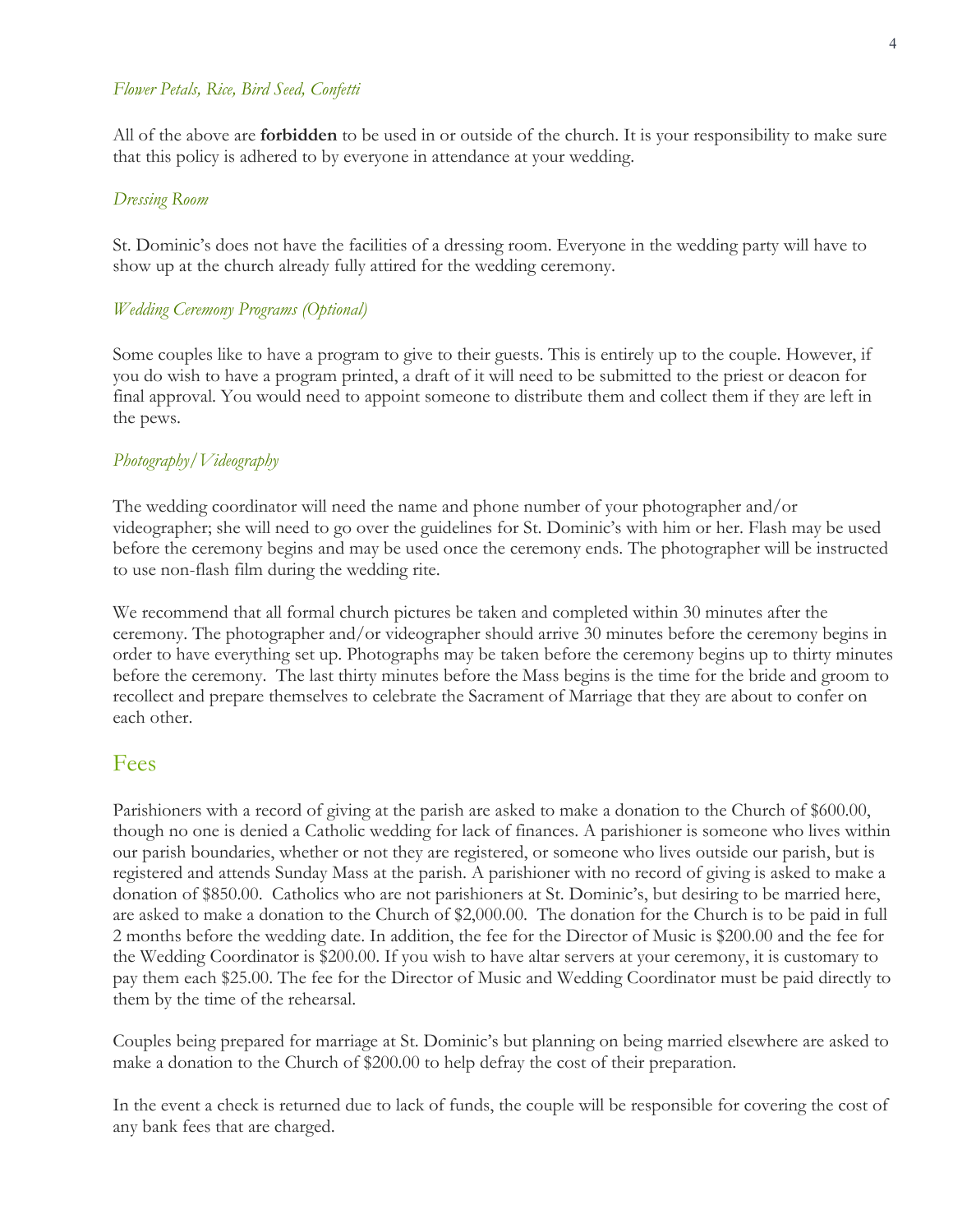### *Outline of the Wedding Rite*

Music Prelude Procession Greeting, Gloria, Opening Prayer **Liturgy of the Word** Old Testament Reading *(you will need to select a lector)* Responsorial Psalm New Testament Reading *(you will need to select a lector)* Alleluia *(sung, not recited)* Gospel and Homily Celebration of the Sacrament of Marriage Exchange of Vows Blessing and Exchange of Rings *Blessing and Exchange of Coins, conferring the Lazo/Veil (optional) if you use any of these customs, the sponsors will need to be at the rehearsal* Prayer of the Faithful *(you will need to select a lector)* **Liturgy of the Eucharist** Offertory *(you will need to select two people to present the bread*  $\mathcal{O}^*$  *wine*) Eucharistic Prayer Our Father & Nuptial Blessing Exchange of Peace Communion *Presentation of flowers to the Virgin Mary (optional)* Prayer after Communion and Final Blessing Recessional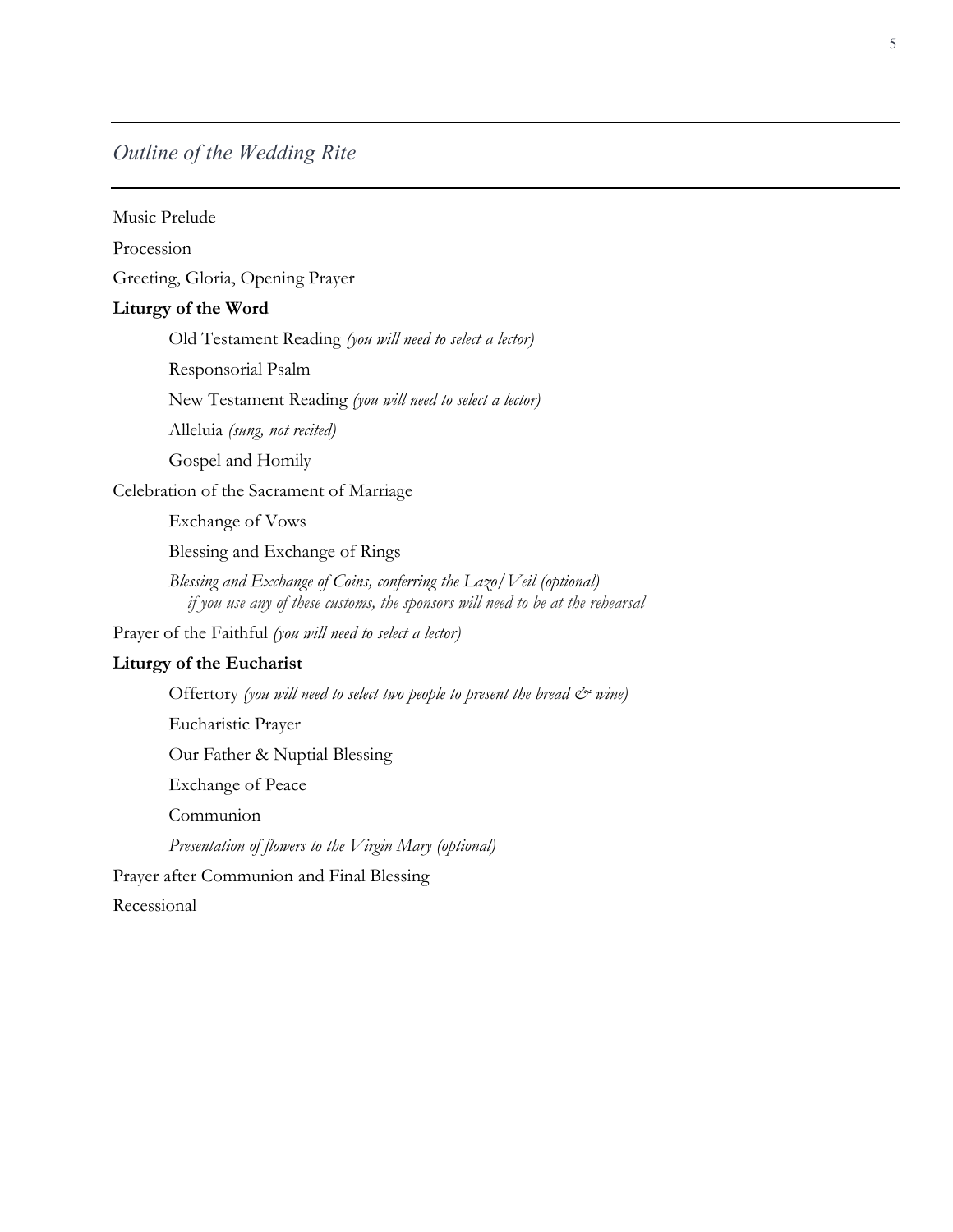# Checklist for the Couple

| Appointments                                                                                                                                       | Date         | Time  |
|----------------------------------------------------------------------------------------------------------------------------------------------------|--------------|-------|
| Initial visit with Priest or Deacon                                                                                                                |              |       |
| Schedule FOCCUS inventory                                                                                                                          |              |       |
| Tentatively reserve church for rehearsal and Wedding                                                                                               |              |       |
| Contact Rudy Acosta, Director of Music 323-258-9854                                                                                                |              |       |
|                                                                                                                                                    |              |       |
| Documents                                                                                                                                          | <b>Bride</b> | Groom |
| New copy of Baptismal Certificate from church of baptism - dated no more than 6<br>months before wedding date                                      |              |       |
| First Communion Certificate (Catholics)                                                                                                            |              |       |
| Confirmation Certificate (Catholics)                                                                                                               |              |       |
| Pre-Nuptial Witness Form                                                                                                                           |              |       |
| Witness Documents (2 each for the bride and groom) – preferably completed by<br>parents or older siblings before a Catholic priest or his delegate |              |       |
| Dispensation(s), if necessary                                                                                                                      |              |       |
| Completion of Archdiocesan approved Engaged Program                                                                                                |              |       |
| Civil Marriage License from state of California                                                                                                    |              |       |
|                                                                                                                                                    |              |       |
| To Do                                                                                                                                              | Date         | Time  |
| Register for Engaged Encounter or Parish Marriage Prep Program                                                                                     |              |       |
| Submit all required documents                                                                                                                      |              |       |
| Schedule to meet with Wedding Coordinator                                                                                                          |              |       |
| Plan Wedding Liturgy - turn in Liturgy Planning sheet to priest or deacon                                                                          |              |       |
| Pay fees and Church donation no later than 2 months before the wedding date                                                                        |              |       |
| Meet with Music Director to select music                                                                                                           |              |       |
| Give the civil marriage license to the priest or deacon or wedding coordinator no                                                                  |              |       |
| later than the rehearsal - no license, no wedding!                                                                                                 |              |       |
| Complete the FOCCUS Inventory and follow-up conversations                                                                                          |              |       |
| Pray for your fiancé(e)                                                                                                                            |              |       |

*Questions? Make sure to ask your priest or Wedding Coordinator*